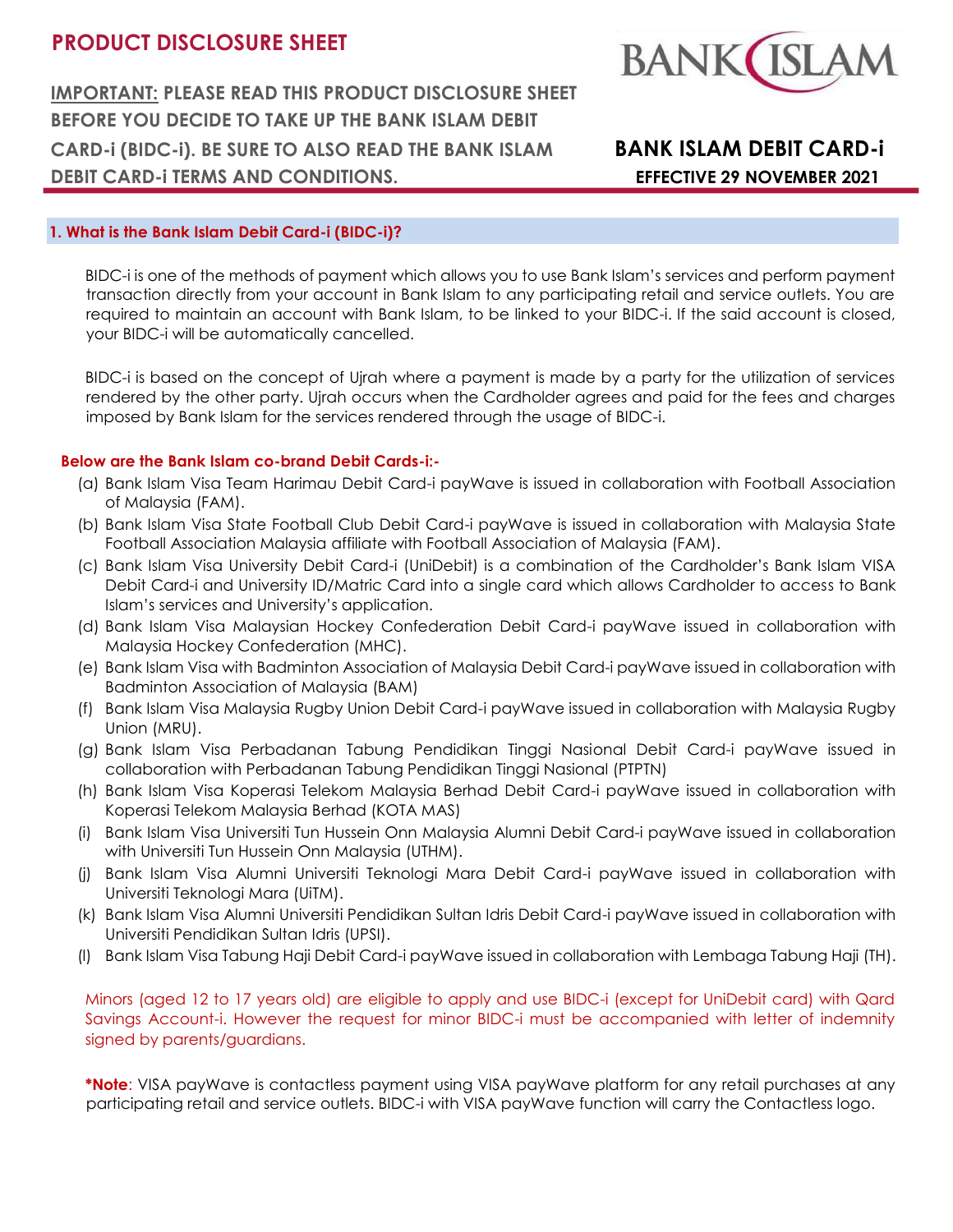| <b>Issuance Fee</b>                                                                                     | RM10.00 - Bank Islam Visa University Debit Card-i<br>(UniDebit)<br>RM12.00 - Bank Islam Visa Harimau Debit Card-i<br>payWave<br>RM12.00 - Bank Islam Visa State Football Club Debit<br>Card-i payWave<br>RM12.00 - Bank Islam Visa Malaysia Hockey<br>$\bullet$<br>Confederation Debit Card-i payWave<br>RM12.00 - Bank Islam Visa Badminton Association of<br>Malaysia Debit Card-i payWave<br>RM12.00 - Bank Islam Visa Malaysia Rugby Union<br>payWave<br>RM10.00 - Bank Islam Visa Debit Card-i Perbadanan<br>$\bullet$<br>Tabung Pendidikan Tinggi Nasional Debit Card-i<br>payWave<br>RM12.00 - Bank Islam Visa Koperasi Telekom<br>$\bullet$<br>Malaysia Berhad Debit Card-i payWave<br>RM12.00 - Bank Islam Visa Universiti Tun Hussein Onn<br>Malaysia Alumni Debit Card-i payWave<br>RM12.00 - Bank Islam Visa Alumni Universiti Teknologi<br>$\bullet$<br>Mara Debit Card-i payWave<br>RM12.00 - Bank Islam Visa Alumni Universiti<br>Pendidikan Sultan Idris Debit Card-i payWave<br>RM12.00 - Bank Islam Visa Tabung Haji Debit Card-i<br>$\bullet$<br>payWave |
|---------------------------------------------------------------------------------------------------------|-----------------------------------------------------------------------------------------------------------------------------------------------------------------------------------------------------------------------------------------------------------------------------------------------------------------------------------------------------------------------------------------------------------------------------------------------------------------------------------------------------------------------------------------------------------------------------------------------------------------------------------------------------------------------------------------------------------------------------------------------------------------------------------------------------------------------------------------------------------------------------------------------------------------------------------------------------------------------------------------------------------------------------------------------------------------------------|
| Annual Fee<br>(Annual Fee will not be charged to<br>Cardholder on the same year of BIDC-i is<br>issued) | RM10.00 - Bank Islam Visa University Debit Card-i<br>$\bullet$<br>(UniDebit)<br>RM13.00 - Bank Islam Visa Harimau Debit Card-i<br>payWave<br>RM15.00- Bank Islam Visa State Football Club Debit<br>$\bullet$<br>Card-i payWave<br>RM12.00- Bank Islam Visa Malaysia Hockey<br>$\bullet$<br>Confederation Debit Card-i payWave<br>RM12.00 - Bank Islam Visa Badminton Association of<br>$\bullet$<br>Malaysia Debit Card-i payWave<br>RM12.00 - Bank Islam Visa Malaysia Rugby Union<br>$\bullet$<br>Debit Card-i payWave<br>RM10.00 - Bank Islam Visa Perbadanan Tabung<br>$\bullet$<br>Pendidikan Tinggi Nasional Debit Card-i payWave<br>RM12.00 - Bank Islam Visa Koperasi Telekom<br>$\bullet$<br>Malaysia Berhad Debit Card-i payWave<br>RM12.00 - Bank Islam Visa Universiti Tun Hussein Onn<br>$\bullet$<br>Malaysia Alumni Debit Card-i payWave<br>RM12.00 - Bank Islam Visa Alumni Universiti Teknologi<br>$\bullet$<br>Mara Debit Card-i payWave                                                                                                                  |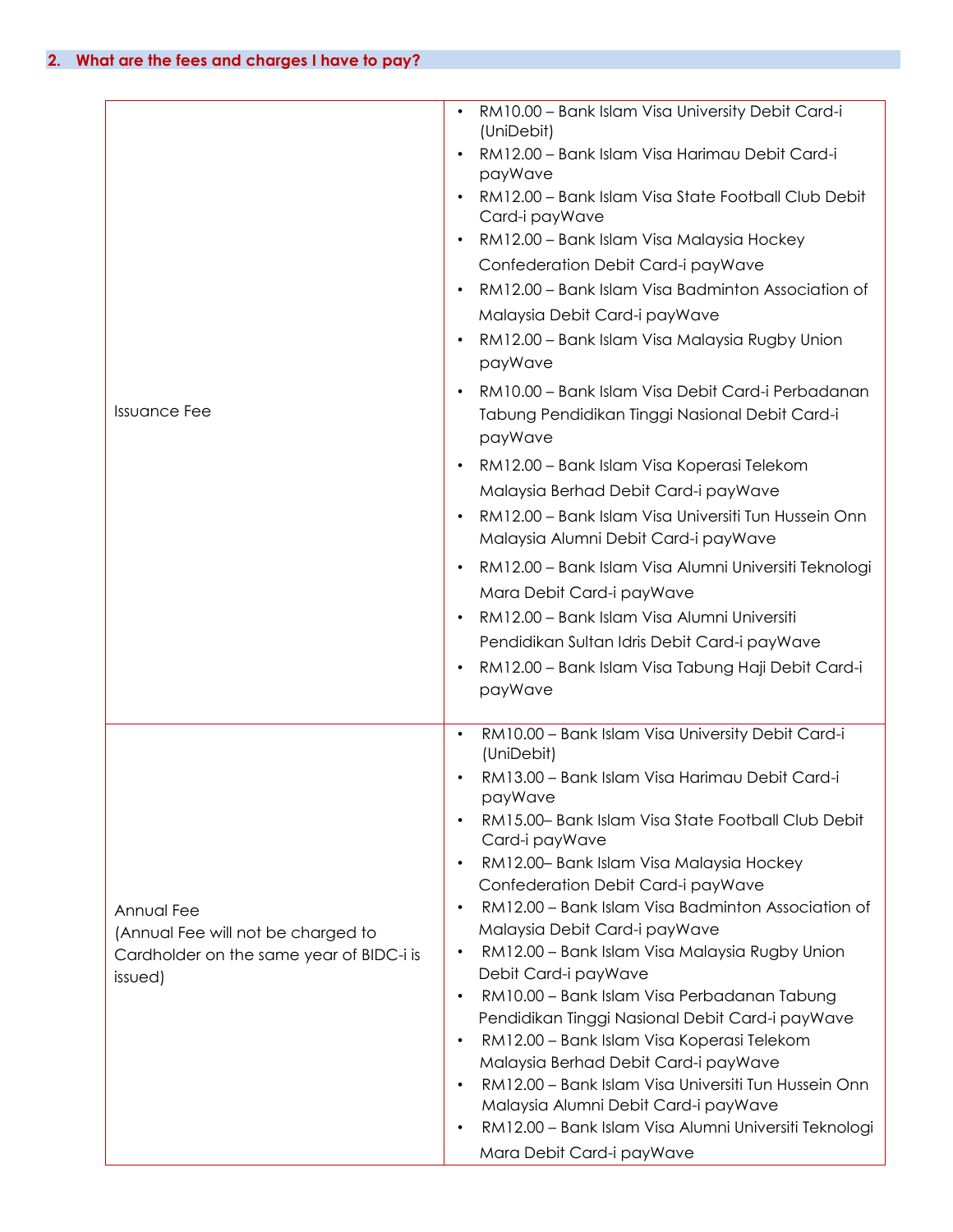|                                                          | RM12.00 - Bank Islam Visa Alumni Universiti                                                  |
|----------------------------------------------------------|----------------------------------------------------------------------------------------------|
|                                                          | Pendidikan Sultan Idris Debit Card-i payWave                                                 |
|                                                          | RM12.00 - Bank Islam Visa Tabung Haji Debit Card-i                                           |
|                                                          | payWave                                                                                      |
|                                                          |                                                                                              |
| Cash Withdrawal at Bank Islam ATM                        | Free                                                                                         |
|                                                          | Local Bank - RM1.00 per withdrawal.                                                          |
| Cash Withdrawal at ATM via MEPS                          | Foreign Bank - RM1.00 per withdrawal                                                         |
|                                                          |                                                                                              |
| Cash Withdrawal at any bank via VISA                     | RM10.00 per withdrawal<br>$\bullet$                                                          |
| Plus                                                     |                                                                                              |
|                                                          |                                                                                              |
| Overseas transaction conversion fees                     | Subject to exchange rate determined by VISA at                                               |
|                                                          | that particular time                                                                         |
|                                                          | Charge on Bank Islam Visa University Debit Card-i<br>$\bullet$                               |
|                                                          | (UniDebit) Replacement Fee is determined by the                                              |
|                                                          | University                                                                                   |
|                                                          | RM12.00 - Bank Islam Visa Harimau Debit Card-i<br>payWave                                    |
|                                                          | RM12.00 - Bank Islam Visa State Football Club Debit                                          |
|                                                          | Card-i payWave                                                                               |
|                                                          | RM12.00 - Bank Islam Visa Malaysia Hockey                                                    |
|                                                          | Confederation Debit Card-i payWave                                                           |
|                                                          | RM12.00 - Bank Islam Visa Badminton Association of                                           |
| BIDC-i Replacement Fee due to Lost,<br>Stolen or Damaged | Malaysia Debit Card-i payWave                                                                |
|                                                          | RM12.00 - Bank Islam Visa Malaysia Rugby Union                                               |
|                                                          | Debit Card-i payWave                                                                         |
|                                                          | RM12.00 - Bank Islam Visa Perbadanan Tabung<br>$\bullet$                                     |
|                                                          | Pendidikan Tinggi Nasional Debit Card-i payWave                                              |
|                                                          | RM12.00 - Bank Islam Visa Koperasi Telekom<br>Malaysia Berhad Debit Card-i payWave           |
|                                                          |                                                                                              |
|                                                          | RM12.00 - Bank Islam Visa Universiti Tun Hussein Onn<br>Malaysia Alumni Debit Card-i payWave |
|                                                          | RM12.00 - Bank Islam Visa Alumni Universiti Teknologi                                        |
|                                                          | Mara Debit Card-i payWave                                                                    |
|                                                          | RM12.00 - Bank Islam Visa Alumni Universiti                                                  |
|                                                          | Pendidikan Sultan Idris Debit Card-i payWave                                                 |
|                                                          | RM12.00 - Bank Islam Visa Tabung Haji Debit Card                                             |
|                                                          | payWave                                                                                      |
|                                                          | $\bullet$                                                                                    |
| Sales Draft Retrieval Fee                                | Original - RM15.00 per slip.<br>Copy - RM5.00 per slip.                                      |
|                                                          | Daily - RM3.00 per request                                                                   |
|                                                          | Weekly - RM5.00 per request                                                                  |
| Statement Request Fee for Current<br>Account             | Within 1 year - RM1.00 per copy + RM5.00 per                                                 |
|                                                          | request                                                                                      |
|                                                          | More than 1 year - RM1.00 per copy + RM10.00 per                                             |
|                                                          | request                                                                                      |
| Balance Enquiry at Bank Islam ATM and<br>via MEPS        | Free                                                                                         |
|                                                          | RM1.00 per withdrawal transaction                                                            |
| Tabung Haji Transaction at Bank Islam ATM                | RM1.00 per cash deposit transaction                                                          |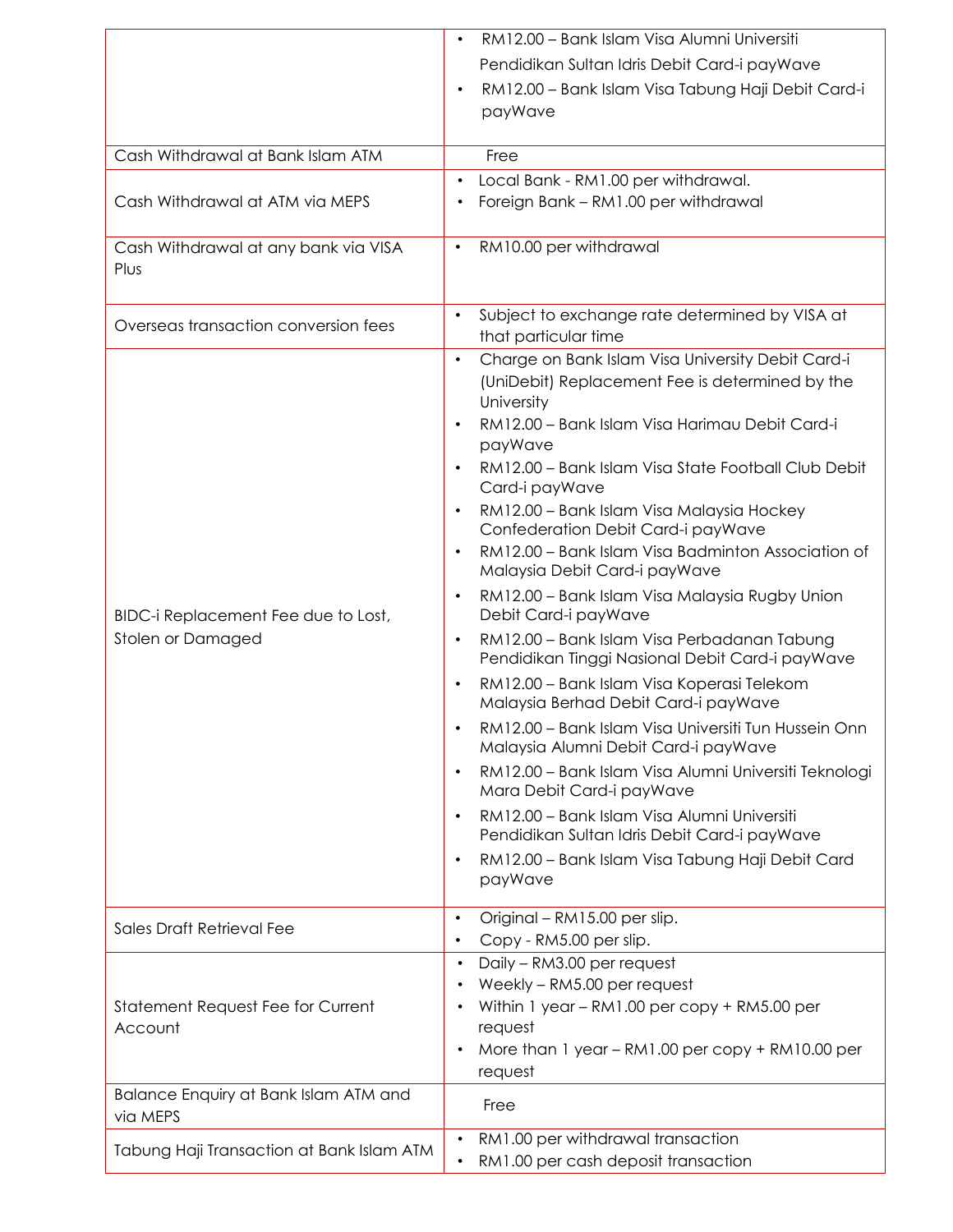| SSPN-i Transaction at Bank Islam | Free for account balance inquiry<br>Free for every deposit to SSPN-i account transaction<br>RM0.50 per fund transfer from/to SSPN-i account<br>transaction<br>RM0.50 per withdrawal from SSPN-i account |
|----------------------------------|---------------------------------------------------------------------------------------------------------------------------------------------------------------------------------------------------------|
|                                  | transaction                                                                                                                                                                                             |

#### **3. What are the key terms and conditions?**

#### **a) Minimum Balance**

You need to maintain minimum balance in your account for the purpose of debiting Annual Fee. The minimum balance may differ according to the type of account linked to the BIDC-i. Kindly refer to Bank Islam website at www.bankislam.com [f](http://www.bankislam.com.my/)or more information on the respective account's minimum balance requirement.

# **b) Retail Transaction**

You can use BIDC-i to perform retail transaction to purchase goods and services at more than 25 million merchants worldwide. The transaction is subjected to a daily default limit of RM3,000. You may perform maintenance on your own for retail purchase limit up to RM10,000 via Bank Islam's ATM or any other channels as communicated by Bank Islam from time to time. Alternatively, you may visit our nearest branch or call our Contact Centre at +603 26 900 900 for any request of limit higher than RM10,000 but capped at RM30,000.

#### **c) Pre-Authorisation Charge**

Pre-authorisation charge refers to a pre-authorised amount which will be debited from the Account when the Cardholder make payment for room registration at hotel using the Card or any other transaction that may require pre-authorisation charge. The Pre-authorisation charge is meant for approval of transaction only. The pre-authorisation amount shall be released when the actual transaction amount is debited from the Account

| <b>Transaction Type</b> | <b>Charge Amount</b>                                                            |
|-------------------------|---------------------------------------------------------------------------------|
|                         | Check In                                                                        |
|                         | Pre-Authorisation charge shall be imposed.                                      |
| Hotel                   | <b>Check Out</b>                                                                |
|                         | Total of Pre-Authorisation charge shall be released when the actual transaction |
|                         | amount is debited to the account.                                               |

# **d) Contactless (payWave) Transaction**

The "wave" function of BIDC-i (transaction with no PIN/signature is required) can be used at participating merchants with "wave" acceptance terminal for up to a maximum RM250 per transaction or RM2, 000 per day. "Wave" function for Minor BIDC-i is up to RM250 per transaction, subject to maximum amount of RM300 per day.

Any purchase of more than RM250 per transaction will require you to enter 6-digit PIN.

You may disable or enable the contactless function and manage your daily cumulative contactless transaction limit via Bank Islam's ATM or any other channels as communicated by Bank Islam from time to time. Alternatively, you may visit our nearest branch or call our Contact Centre at +603 26 900 900.

# **e) Cash Withdrawal**

You can perform cash withdrawal transaction at the Bank's cash outlets and at any Authorized Cash Outlets with the VISA PLUS logo and MEPS logo up to a maximum of RM5,000 per day.

You can also perform cash withdrawal transaction via Point-of-Sale (POS) terminal at the selected Authorized Merchant up to RM500.00 per transaction and subject to daily limit of RM2,000 provided that a retail purchase shall be made using the BIDC-i. Further information and list of Authorized Merchant is stated in Bank Islam's website at [https://www.bankislam.com](https://www.bankislam.com/)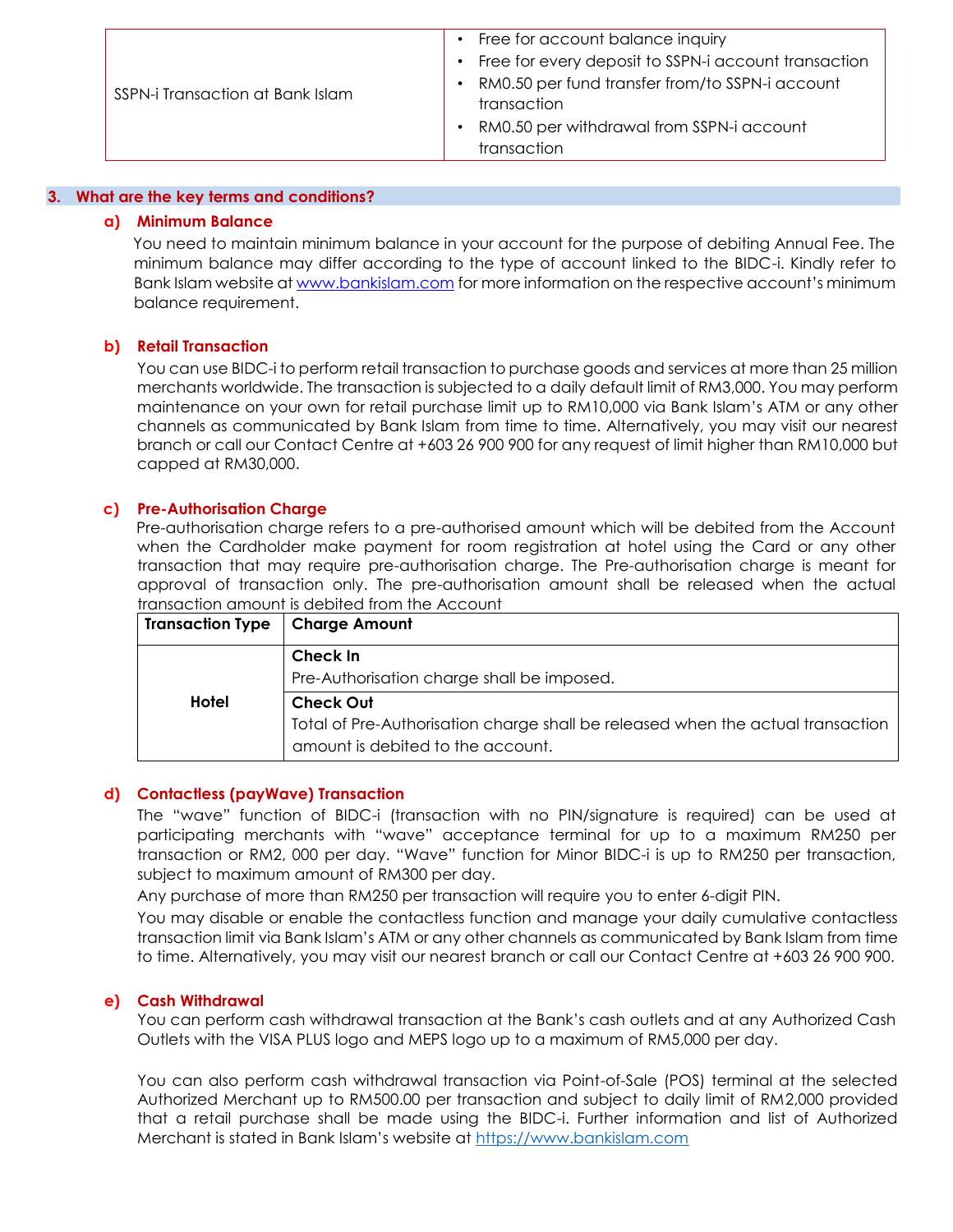# **f) Overseas and Card-Not-Present (CNP) Transaction**

Bank Islam Debit Card-i are being equipped with high safety security features through the '3D Secured' application which requires 'One-Time-Password' (OTP) verification for your convenience to perform overseas retail transactions and/or Card Not-Present (CNP) transactions. CNP transaction shall include Mail Order Telephone Order (MOTO), direct debit and e-commerce transactions. However, there are certain merchants of overseas and CNP transactions that do not equipped with high safety security features. If you are performing overseas and/or CNP transactions which are NOT using/bypassing '3D Secured' application process, the associated risks are as follows:-

- i. Your Bank Islam Debit Card-i information might be stolen and/or misused by others;
- ii. The stolen Bank Islam Debit Card-i information might be used to perform series of unauthorized transactions;
- iii. The unauthorized transaction may affect your ability to use your threshold limit until completion of the investigation.

You are required to decide whether to agree and participate in overseas and CNP transactions or not upon BIDC-i issuance.

If you have already agreed to participate before (or vice versa) and would like to change your decision, you may enable or disable it via Bank Islam's ATM or any other channels as communicated by Bank Islam from time to time. Alternatively, you may visit our nearest branch or call our Contact Centre at +603 26 900 900.

# **g) Minor BIDC-i**

Below is the minor BIDC-i limit for retail transactions and cash withdrawal:-

- i. Maximum retail transaction amount of RM 300.00 per day and subject to maximum 20 transactions per day;
- ii. Maximum cash withdrawal is RM1,000 per day.

# **h) Special Benefits for Bank Islam Visa Debit Card-i Perbadanan Tabung Pendidikan Tinggi Nasional Debit Card-i payWave**

- i. Facilitates ATM transactions (cash withdrawal, deposit and fund transfer), Point-Of-Sale (POS) transactions, online transactions, bill payment and access to SSPN-i account
- ii. Cardmember will enjoy Bank Islam TruRewards Loyalty Points (TruPoints)
	- Cardmember is entitled to earn 1 (one) TruPoints for every RM1 (one) retail spending performed in Malaysia and overseas with the card;
	- TruPoints earned will be accumulated in Cardmembers TruRewards account
	- Accumulated TruPoints earned from Bank Islam Visa PTPTN Debit Card-i will be automatically redeemed by Bank Islam to PTPTN e-vouchers (every 1,400 points redemption rate is RM10) and credited directly into the Cardmembers SSPN-i Account every month;
	- If the Cardmember does not have a SSPN-i account, the PTPTN e-voucher redemption will be credited into the Cardmember's PTPTN loan account
	- TruPoints earned from Bank Islam Visa PTPTN Debit Card-i cannot be redeemed for other items offered in the Bank Islam TruRewards Loyalty Program
- iii. Kindly refer to TruRewards page <https://trurewards.bankislam.com.my/trurewards/home> for more info about TruRewards 'Loyalty' program.

# **4. What are my obligations?**

As a Cardholder, you are required to:-

- a) Abide by the terms and conditions for the use of BIDC-i;
- b) Take reasonable steps to keep the BIDC-i and PIN secure at all times, including at the place of residence. These include not:
	- i. disclosing the BIDC-i details or PIN to any other person;
	- ii. writing down / recording the PIN on the BIDC-i, or on anything kept in close proximity with the BIDC-i;
	- iii. using a PIN selected from your birth date, identity card, passport, driving license or contact numbers;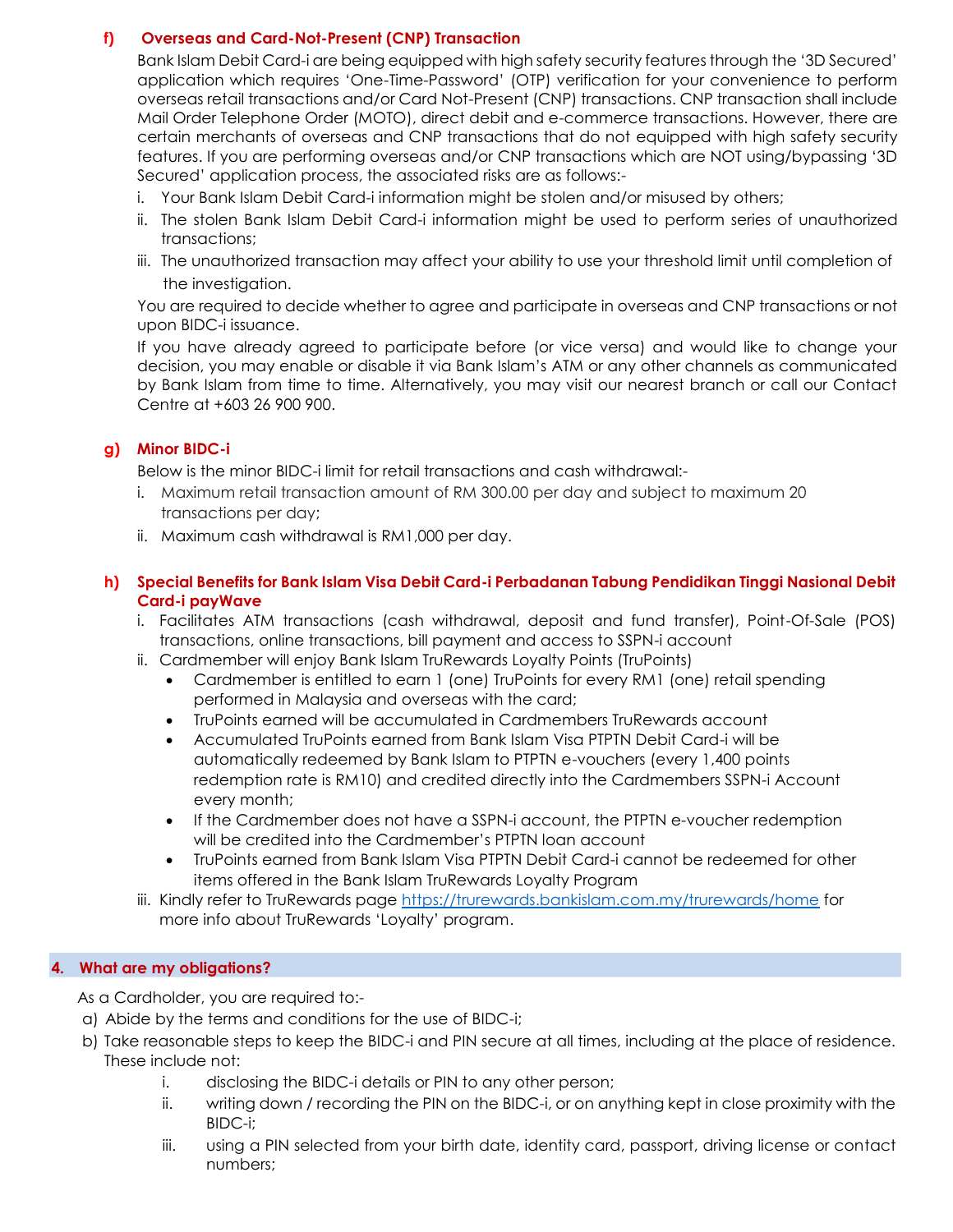- iv. allowing any other person to use the BIDC-i and PIN; or
- v. leaving the BIDC-i or an item containing the BIDC-i unattended, in places visible and accessible to others
- c) Notify the bank as soon as reasonably practicable after having discovered that the BIDC-i is lost, stolen, an unauthorized transaction had occurred or the PIN may have been compromised;
- d) Notify the bank immediately upon receiving short message service (SMS) transaction alert if the transaction was unauthorized;
- e) Notify the bank immediately on any change in the Cardholder's contact number;
- f) Use the BIDC-i responsibly, including not using the BIDC-i for unlawful activity; and
- g) Check the account statement and report any discrepancy without undue delay.

# **5. What if I fail to fulfill my obligations?**

- a) You will be liable on BIDC-i-present unauthorized transactions which require PIN verification if you have:
	- i. acted fraudulently;
	- ii. delayed in notifying the bank as soon as reasonably practicable after having discovered the loss or unauthorized use of the BIDC-i;
	- iii. voluntarily disclosed the PIN to another person; or
	- iv. recorded the PIN on the BIDC-i or on anything kept in close proximity with the BIDC-i
- b) You will liable on BIDC-i-present unauthorized transactions which require signature verification or the use of contactless card if you have:
	- i. acted fraudulently;
	- ii. delayed in notifying the bank as soon as reasonably practicable after having discovered the loss or unauthorized use of the BIDC-i;
	- iii. left the BIDC-i or an item containing the BIDC-i unattended in places visible and accessible to others; or
	- iv. Voluntarily allowed another person to use the BIDC-i.

# **6. What are the major risks?**

Your BIDC-i may be lost, stolen or misused. Please call the Bank at +603 26 900 900 **IMMEDIATELY** after having found your BIDC-i is lost or stolen.

# **7. What do I need to do if there are changes to my contact details?**

It is important for you to inform the Bank on any change in your contact details to ensure that all correspondences and transaction alerts reach you in a timely manner. You may call our Contact Centre at +603 26 900 900 or update the information at any of our branches near you.

# **8. Where can I get further information?**

If you have any enquiries, please contact us at: Bank Islam Card Centre Level 24, Menara Bank Islam, No 22, Jalan Perak, 50450 Kuala Lumpur Telephone: 03-2726 7666 Fax: 03-2726 7606 E-mail: bicc.customer.service@bankislam.com.my Website: www.bankislam.com